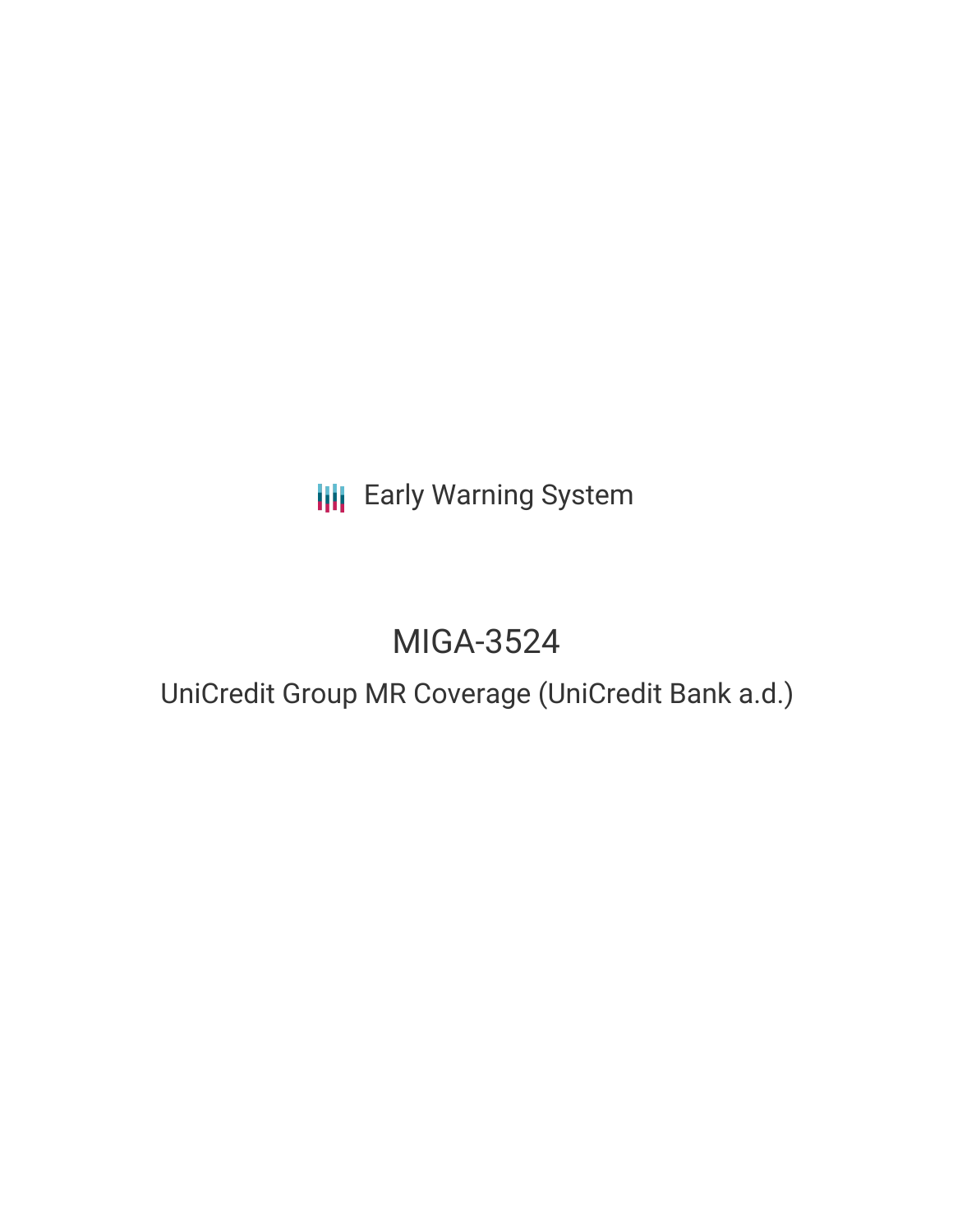

## **Quick Facts**

| <b>Countries</b>               | Austria, Bosnia and Herzegovina, Italy          |
|--------------------------------|-------------------------------------------------|
| <b>Financial Institutions</b>  | Multilateral Investment Guarantee Agency (MIGA) |
| <b>Status</b>                  | Approved                                        |
| <b>Bank Risk Rating</b>        | FI                                              |
| <b>Voting Date</b>             | 2016-12-16                                      |
| <b>Borrower</b>                | UniCredit Bank AG & UniCredit S.p.A.            |
| <b>Sectors</b>                 | Finance                                         |
| <b>Investment Type(s)</b>      | Guarantee                                       |
| <b>Investment Amount (USD)</b> | $$49.70$ million                                |
| <b>Project Cost (USD)</b>      | $$49.70$ million                                |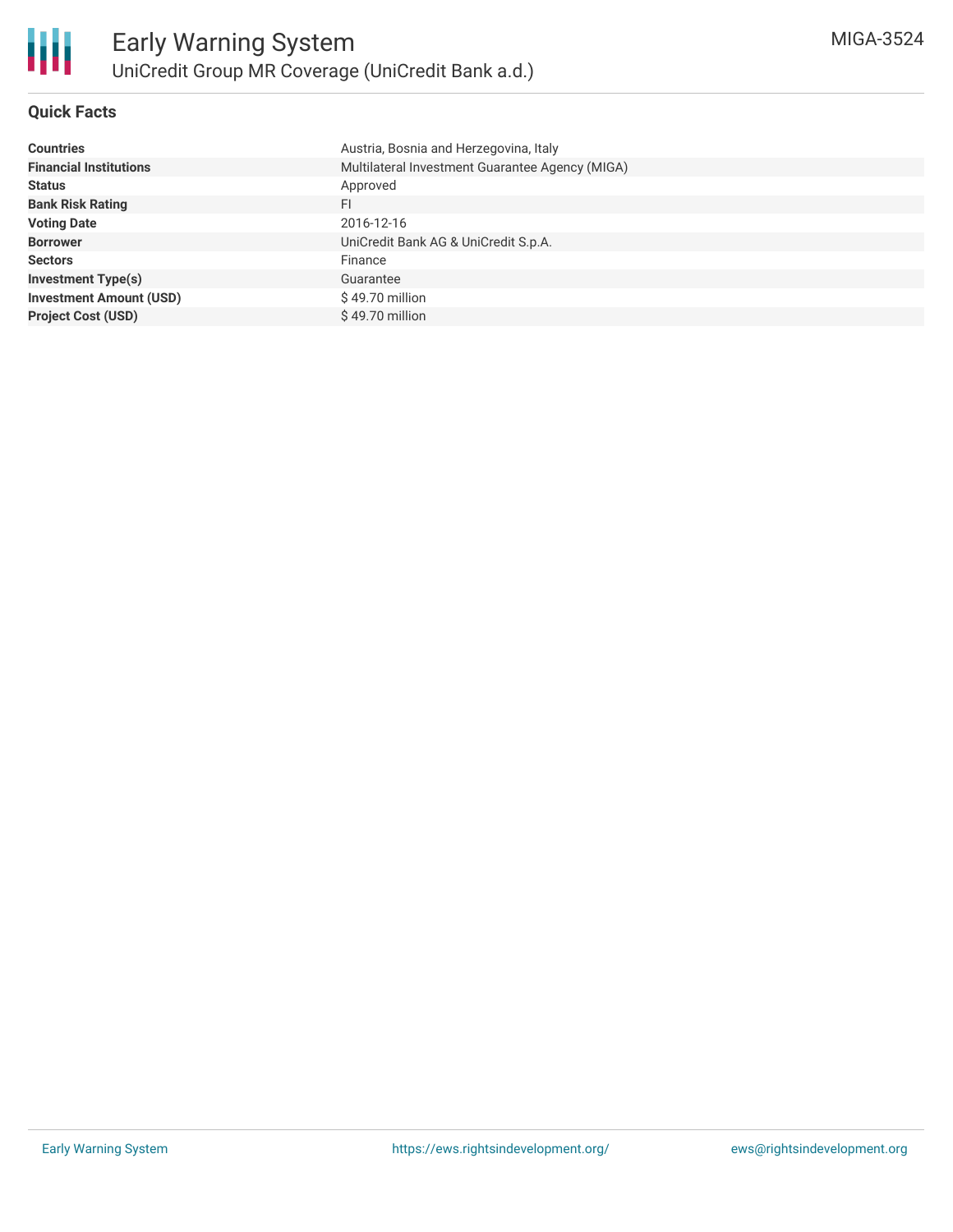

## **Project Description**

This project provides a guarantee for the equity investments made by Austria's UniCredit Bank AG, and Italy's UniCredit S.p.A in the subsidiary UniCredit Bank set up in Bosnia and Herzegovina. This funding provides a guarantee for a period of 10 years, against the risk of expropriation of funds.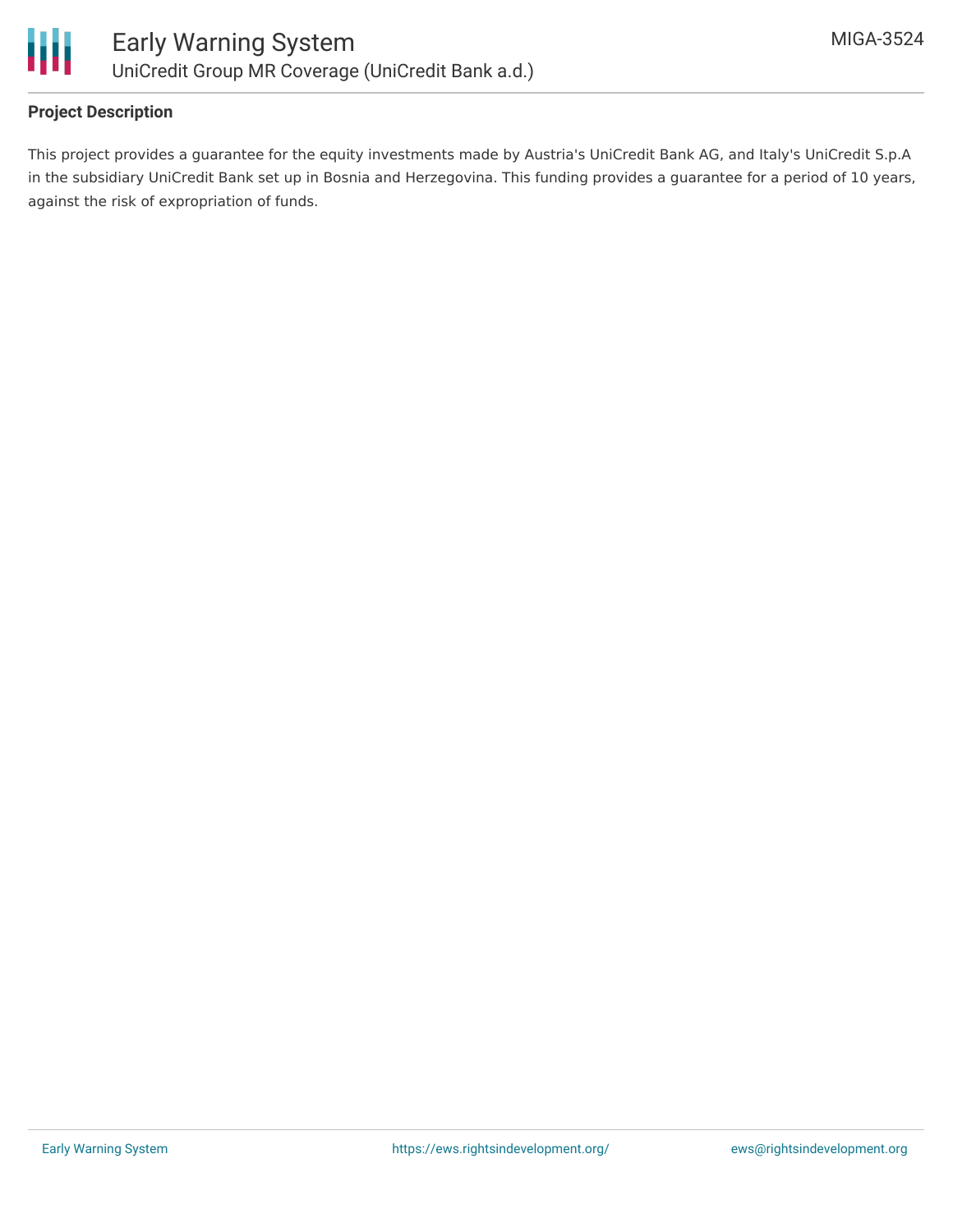

### **Investment Description**

Multilateral Investment Guarantee Agency (MIGA)

This MIGA guarantee covers the equity investments for a gross exposure up to US\$49.7 million.